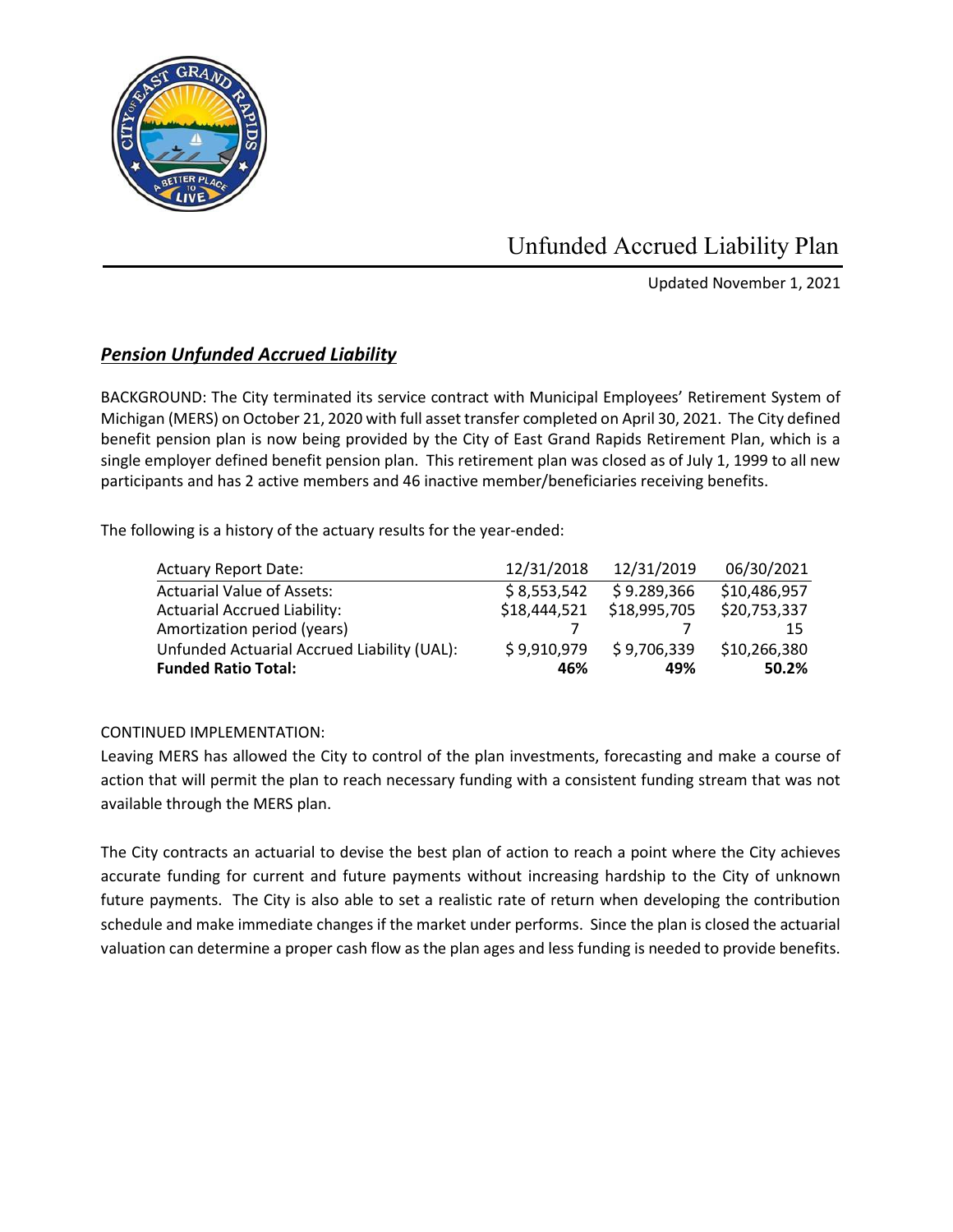

Below is the graph from the actuary that represents the City's cash flow needs for the plan.

The City also implemented the payment schedule which allows for manageable contributions to the plan by the City while continuing to fund the plan at a necessary level. This schedule is based on an 7% return on investment.

|      |               |                 |              | Payment       |              |                |
|------|---------------|-----------------|--------------|---------------|--------------|----------------|
|      | Projected     | <b>Benefit</b>  | City         | Investment    | from         | <b>Funding</b> |
|      | <b>Assets</b> | <b>Payments</b> | Contribution | <b>Income</b> | <b>Trust</b> | <b>Status</b>  |
| 2021 | 10,300,000    | 1,760,000       | 1,076,000    | 673,000       | 684,000      | 50%            |
| 2022 | 10,289,000    | 1,779,000       | 1,076,000    | 671,000       | 703,000      | 51%            |
| 2023 | 10,257,000    | 1,828,000       | 1,076,000    | 665,000       | 752,000      | 52%            |
| 2024 | 10,171,000    | 1,823,000       | 1,076,000    | 660,000       | 747,000      | 53%            |
| 2025 | 10,084,000    | 1,804,000       | 1,076,000    | 655,000       | 727,000      | 54%            |
| 2026 | 10,012,000    | 1,778,000       | 1,076,000    | 652,000       | 702,000      | 55%            |
| 2027 | 9,962,000     | 1,770,000       | 1,076,000    | 649,000       | 693,000      | 57%            |
| 2028 | 9,917,000     | 1,729,000       | 1,076,000    | 649,000       | 653,000      | 59%            |
| 2029 | 9,913,000     | 1,686,000       | 1,076,000    | 651,000       | 610,000      | 61%            |
| 2030 | 9,955,000     | 1,638,000       | 1,076,000    | 657,000       | 562,000      | 64%            |
| 2031 | 10,050,000    | 1,587,000       | 1,076,000    | 668,000       | 511,000      | 68%            |
| 2032 | 10,207,000    | 1,533,000       | 1,076,000    | 682,000       | 457,000      | 72%            |
| 2033 | 10,432,000    | 1,477,000       | 1,076,000    | 702,000       | 401,000      | 78%            |
| 2034 | 10,734,000    | 1,421,000       | 1,076,000    | 727,000       | 345,000      | 84%            |
| 2035 | 11,116,000    | 1,363,000       | 1,076,000    | 758,000       | 286,000      | 91%            |
| 2036 | 11,588,000    | 1,304,000       | 0            | 720,000       | 1,304,000    | 100%           |

Based on the above schedule year 2036 and beyond the trust will be fully funded and the City no longer needs to contribute to the trust